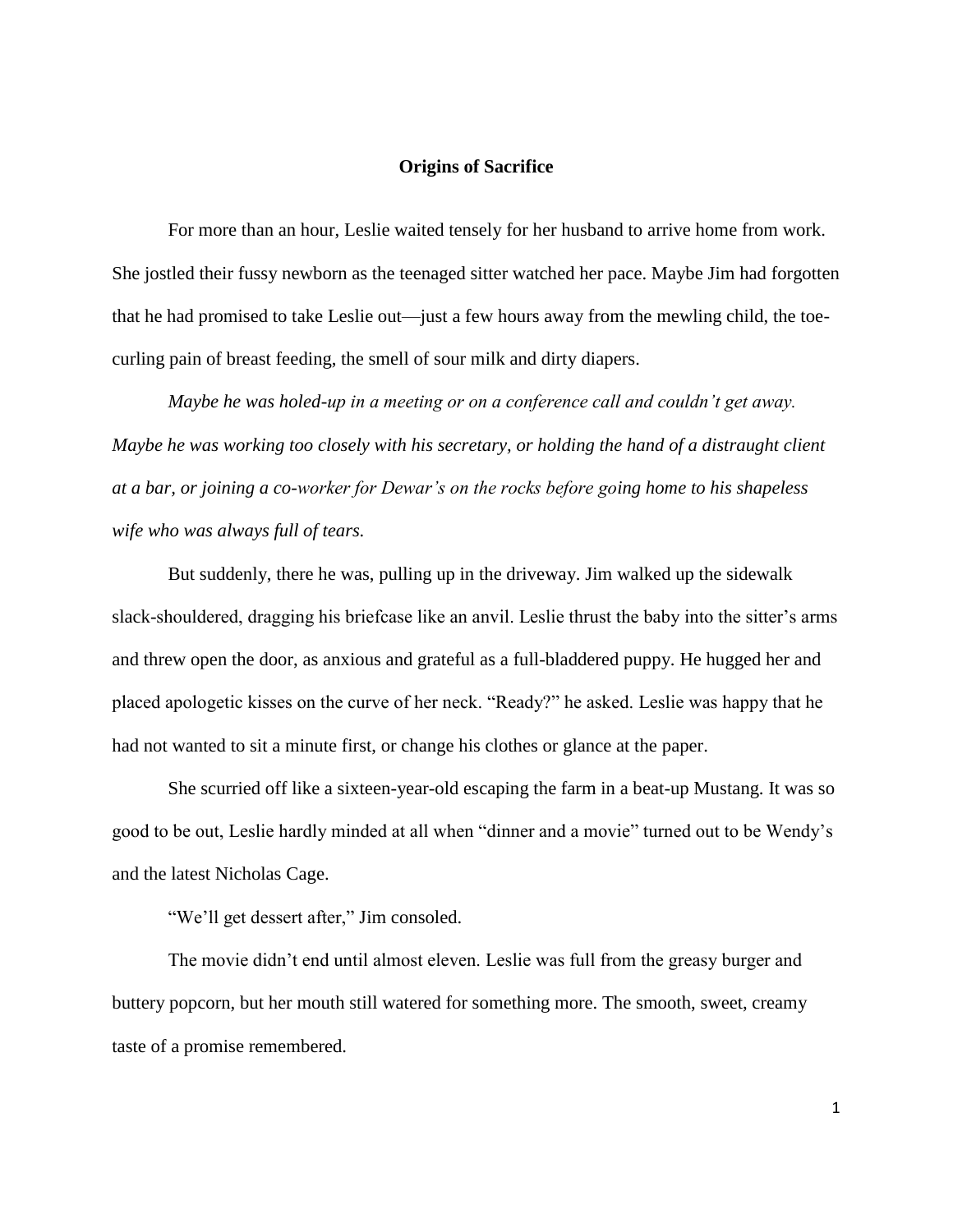"You look nice," Jim said.

He hadn't told her she looked nice when they had started out on their date. Or even as they stood in the shambling ticket line. Instead, he said it now, in the dark as they drove home, not even taking his eyes off the road. Leslie put her hand on her stomach—a habit from nine months of pregnancy—to point out, in case he hadn't noticed, that she was slimmer now. Minus a whole six pounds, eight ounces.

In the darkness, Leslie stared hard at the side of Jim's face. He was handsome as ever, the lights from oncoming traffic painting a ribbon of light across his deep-set eyes and friendly brow. She marveled at how she had arrived at the other end of childbirth a stranger even to herself. But he was unchanged since the baby, except more plugged into work. He kept promising her that if he played his cards right, he'd be up for a promotion. Then they could think about a bigger house.

Jim steered with one hand into the quiet evening, preoccupied with important things. Leslie stared jealously at how easy driving was--like an extension of breathing. Because she had been put on bed rest—and then had a C-section—Leslie hadn't been able to drive for months. She tried to remember that feeling of absolute, one-handed control.

"I liked the movie," Leslie said, and he laughed amiably. They both knew she had hated the movie, all those cars crashing and buildings exploding. But she had liked the act of pushing money across the counter at the concession stand, sitting in a theater full of strangers, being out on a week night.

Jim yawned deeply, and Leslie took it personally. Did he have to make such a big show of being tired? Had he forgotten all about the promised dessert? She closed her eyes and imagined tiramisu. A lemon curd tart topped with glazed berries. A frothy espresso and

2